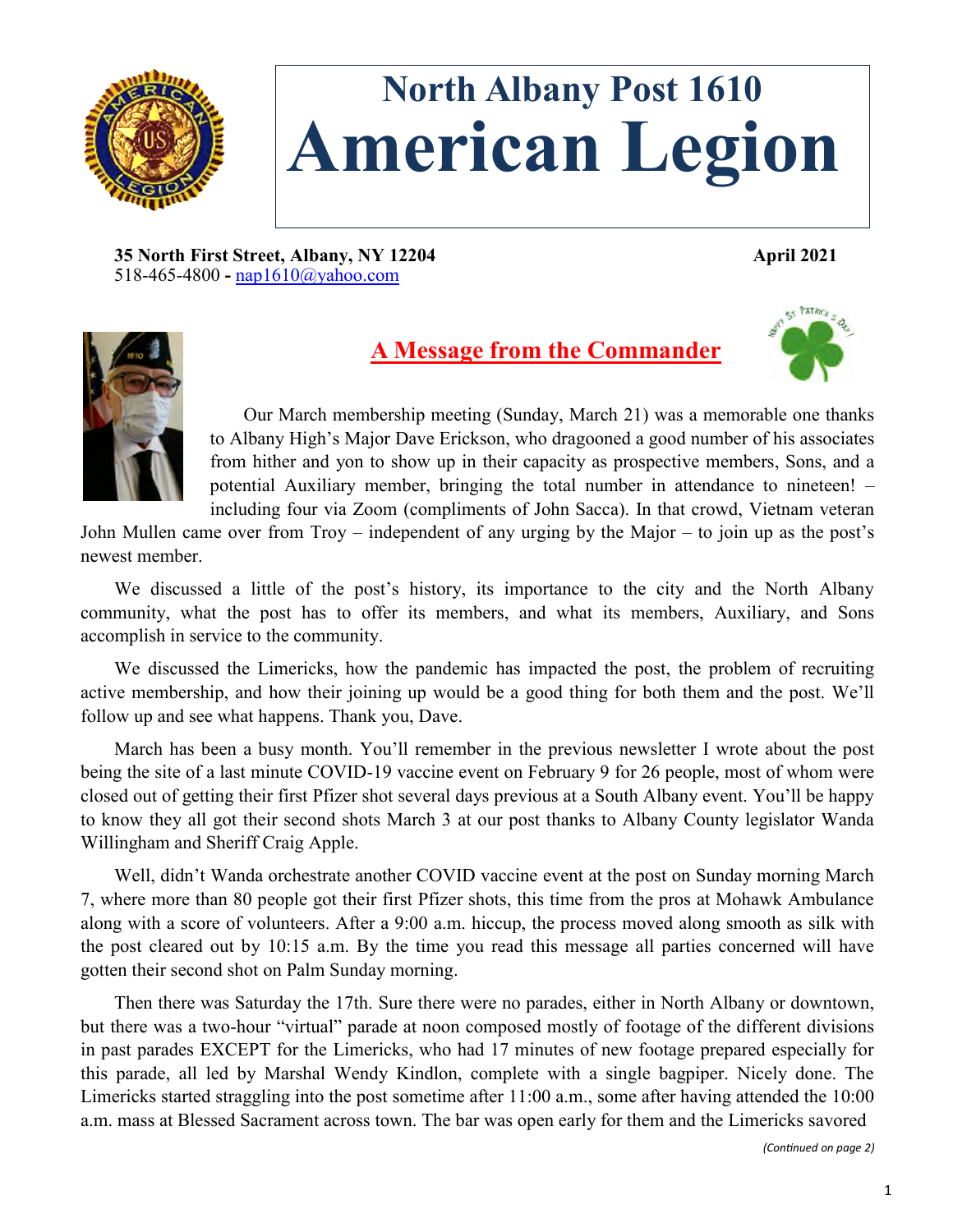their first beer of the morning or their first Commander's Bloody Mary concocted especially for the day.

In the next room, Limericks discovered and then enjoyed soda bread (compliments of Mike Conners), hard-boiled eggs (no drinking on an empty stomach!), coffee and OMG Sheila Savage's homemade scones – what a treat! On the far side of the room, Sheila had also set up a magnificent display of all things Irish, in front of which one could pose for pictures (see page 4 for picture of display). Thank you, Sheila. And, the green carnations were there for all to share.

Around 2:00 p.m., some Limericks went out for a "walkabout," but returned in short order as the weather turned a wee bit too brisk.

The two gnomes mysteriously placed behind the bar were later electrified by Tim Ryan and remain there still.

> **Lawrence Wiest Commander**



Mohawk Ambulance senior medical staff present at the COVID-19 vaccine clinic at the post, March 7. In all, Mohawk brought 40 medical/ support personnel.



Present at the March 7 COVID-19 clinic were, from left, Dr. Brenda Robinson, Albany County Exec Dan McCoy, County Legislator Wanda Willingham, Albany Mayor Kathy Sheehan, and Deputy County Exec Dan Lynch.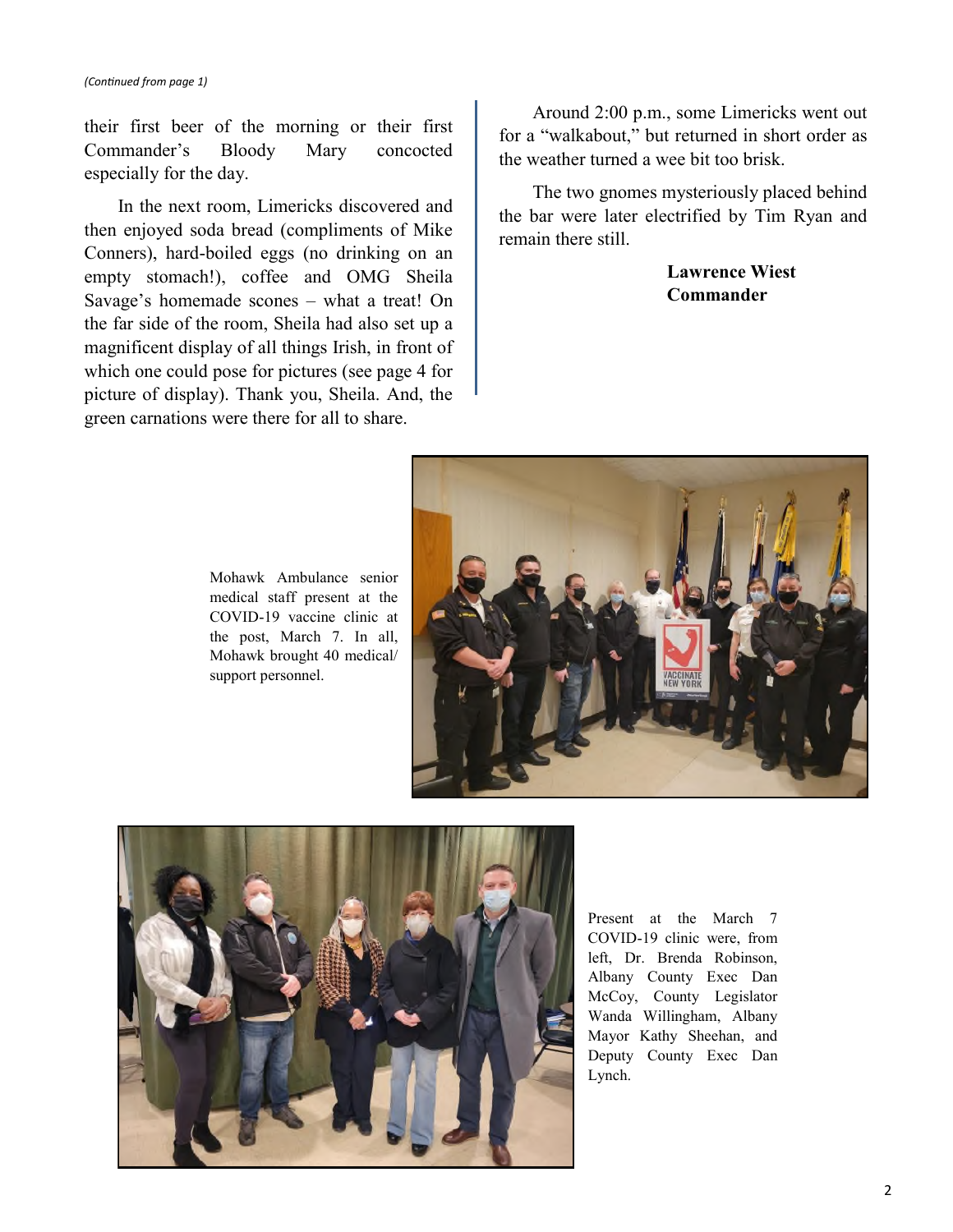## **Auxiliary News**

Our next meeting will be April 6 at the post. (Don't forget your mask!)

Our Empire Girls State Chair, Gretchen Riley, and myself interviewed candidates for this year's virtual Girls State program and have picked two girls from Colonie High. They are Kristine Kim and Maddy Norton. Albany Gold Star Mothers has offered to pay the tuition for one of our girls this year and we thank them for helping us out. Hopefully, next year we will be able to hold it at SUNY Brockport again so the girls can get the full experience!

Our Veteran Walk-A-Thon will again be virtual this year. Anyone interested in participating can do whatever type of event they would like. It can be walking (inside or outside), biking or any other way you decide. You can do with your friends, family or alone and just get donations from those willing to help. "Boots" are available for a donation, at the post bar. There is a Facebook page, walk-a-thon-NYS, that has been put online for questions, comments. Take a look! For forms for donations, go to [sonsdny.org](https://sonsdny.org/) or the Auxiliary site, [deptny.org](https://www.deptny.org/) and there will be a link to the Sons page.

I hope many of you have seen our Rada Cutlery fundraiser post on Facebook. You can shop, order and pay right online and your order will be shipped directly to you. I hope everyone can share the post and encourage your family and friends to support us too. We also have catalogs for those of you that like to browse. Just let me know or come to the April 6 meeting. I will have them there. COVID has really limited our fundraising and this is one way everyone can help us help our veterans.

We were told at the Albany County meeting that the convention in July will also be hybrid. It should be available online. I will keep you updated on how it will work.

We still have 16 people that have not paid their Auxiliary dues. Please send yours in if you

have not paid yet. We are running out of time to get them in for this year. Don't lose out on your continuous years of service and the other benefits that your membership gives you.

The Auxiliary has a new project. We have been contacted by the Maritime Ministry at the Port of Albany. They are in need of men's hats, scarves, mittens or gloves for sailors who have been at sea and are coming into the Port. Donated items (can be purchased or handmade) can be dropped off at the post. There will be a designated box for any items for the Maritime Ministry.

Lastly, Birthright, Inc. is still in need for diapers, baby wipes, baby rash ointment cream, etc. Donated items can be dropped off to the post in the box designated for Birthright.

For more information or if you have questions regarding either project: Maritime Ministry or Birthright, you may call Jan Precopia (518-573-5167).

The Auxiliary thanks you in advance for always being available to help them with the projects we present to you.

> **For God and Country, Judy Benner President**

**Chaplain's News**

#### **Deceased:**

### **Legion: Past Commander Joseph G. Ferraiolo, February 14, 2021**

If you know of anyone who is sick or has passed, please contact our Chaplains Charles Lossi at 518-438-6336 or JoAnn DeLisle at 518-426-8463 or jodee4444@hotmail.com. Or, newsletter editor Gretchen Riley via ghodges220@yahoo.com or at 518-526-8753.